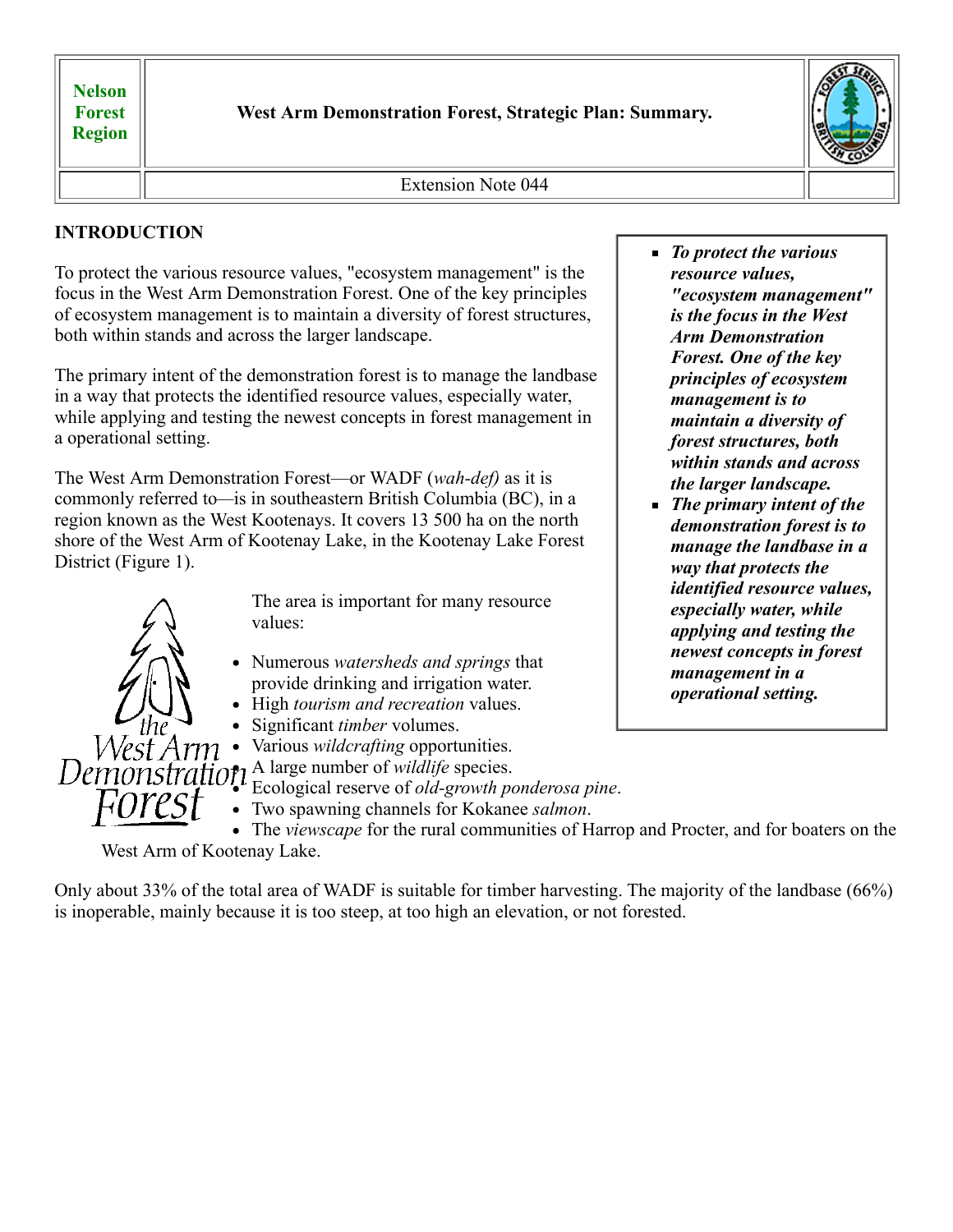

*Figure 1. Location of the West Arm Demonstration Forest (WADF) in the Nelson Forest Region in southeastern BC.*

In 1998 the WADF Working Committee prepared Version 1 of a strategic plan for managing the demonstration forest, which will be circulated for public review and comment. The plan includes a process for developing an ecosystem management plan for WADF. The synopsis of the draft WADF strategic plan presented here is intended for practitioners.

## **MANAGEMENT FRAMEWORK**

WADF was established by the BC Ministry of Forests in 1992 in response to three issues:

- Public concern about forest management practices in the area.
- The impacts these practices were having practices were having on non-timber resource values.
- The interest of Kootenay Lake Forest District staff in trying new forest management concepts.

The primary intent of this demonstration forest is to manage the landbase in a way that protects the identified resource values, especially water, while applying and testing the newest concepts in forest management in an operational setting. Harvesting and regenerating trees must be consistent with the primary intent.

To protect the various resource values, "ecosystem management" is the focus in WADF. One of the key principles of ecosystem management is to maintain a diversity of forest structures, both within stands and across the larger landscape. Maintenance of diversity allows most of the habitat needs of the native plant and animal species to be met, and protects the resource values that depend on the forest. Many of the concepts of ecosystem management are not new, but simply reflect an improved and more inclusive philosophy of forest management. It is hoped that this new management focus will help improve public support for forest management activities in the area.

WADF is a Small Business Forest Enterprise Program (SBFEP) operating area. Forest management activities are carried out by SBFEP staff under the direction of the WADF Working Committee.

## **Management Principles and Organization**

WADF is managed by a series of committees that provide recommendations, by means of consensus, to the District Manager for implementation.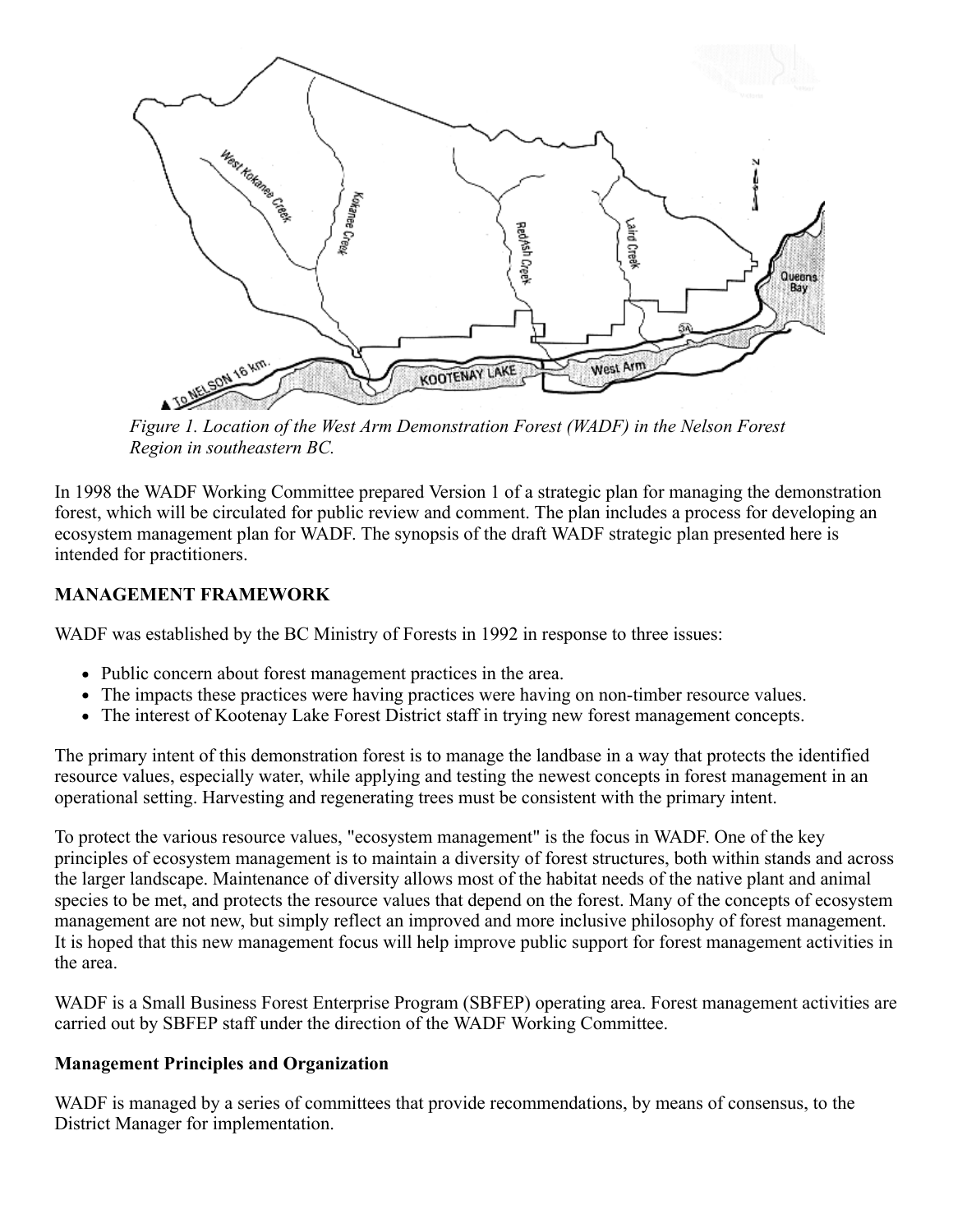Forest management activities in WADF are proposed by the WADF Working Committee and then sent to the appropriate local Watershed Committee for review. Watershed Committee members provide comments and recommendations on the initial proposal, as well as all subsequent phases of activity (e.g. watershed assessments, Silviculture Prescriptions, road works, and harvesting). Decisions and/or recommendations of a Watershed Committee are forwarded to the Working Committee for adoption, or adjudication where consensus is not reached. A consensus agreement by the Working Committee is then recommended to the District Manager for approval.

The Working Committee is guided in its decisions by three main principles:

- 1. Develop an effective and balanced total resource management plan for WADF, to guide sustainable and balanced resource use.
- 2. Present a wide range of traditional forestry activities, as well as demonstrate new and innovative forestry techniques.
- 3. Provide a readily accessible location for a variety of research activities, and apply the findings of research activities through an adaptive management process.

If the Working Committee fails to reach agreement on an issue, the Steering Committee adjudicates and makes recommendations to the District Manager for a final decision. The Steering Committee and District Manager also provide management direction for WADF.

## **Public Participation**

A public participation process has been developed for WADF. The objectives of this process are to:

- Involve stakeholders and the general public, on a consultative and participatory basis, in planning and operating WADF (e.g. Watershed Committees, Working Committee).
- Enable other area residents and the general public to review and comment at the strategic planning level.
- Seek new and more effective ways of public participation.

#### **Research**

Our knowledge of ecosystem management is increasing rapidly. Because research occurs in conjunction with operational activities at WADF, it is an ideal site for applying the most up-to-date information, and testing new ideas. This approach allows the SBFEP in the Kootenay Lake Forest District to have a direct opportunity to practice innovative forestry techniques.

Through the application, testing, and demonstration of new forest management principles and practices, WADF will become a showcase for innovative forestry techniques, as well as a source of much new information about how to manage the full range of forest resource values.

A number of research activities are currently under way at various locations throughout WADF. For example, the Research Section of the Nelson Forest Region has water-monitoring stations set up on Laird and Redfish Creeks which will allow comparisons between undeveloped and developed drainages. Data collection includes suspended sediment levels, turbidity, streamflow, climate information, and snow accumulation/depletion rates. Researchers are encouraged to develop project proposals and direct them to the Working Committee.

## **PLANNING PROCESS**

## **Landscape-Level Planning**

Planning at the landscape level recognizes that some effects of timber harvesting spread far beyond cutblock boundaries, and even beyond the boundaries of a single watershed. For instance, some wildlife species have large home ranges that may span several watersheds; therefore, travel corridors must be available within and between watersheds.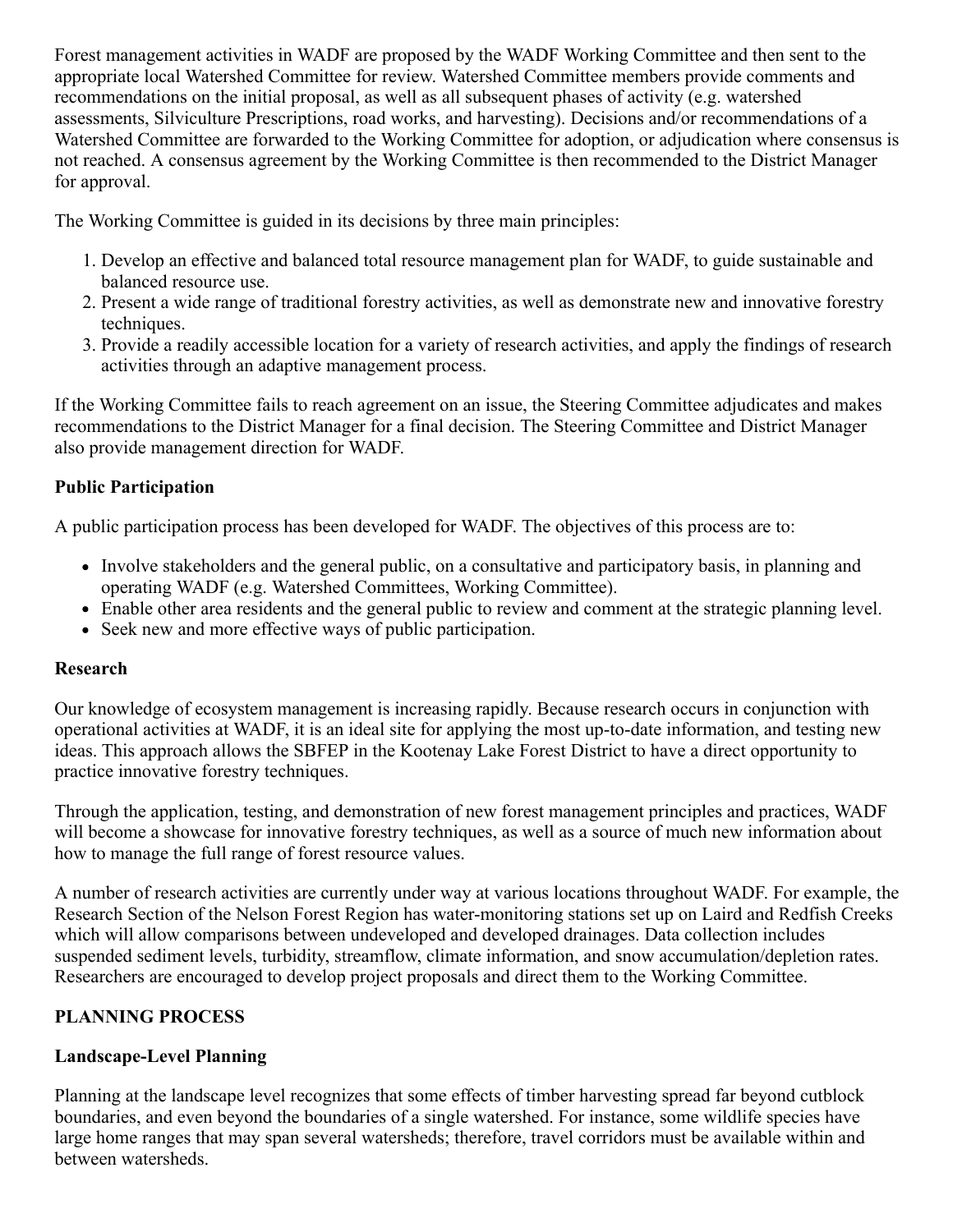The system of landscape planning currently used in WADF is called total resource design (TRD) and was initiated in 1993. TRD is an ecosystem-based planning process that combines both ecological and visual landscape considerations. It assumes that all native species and ecological processes are more likely to be maintained if managed forests are made to resemble those forests created by natural disturbance agents such as fire, wind, insects, and disease. TRD was adopted in WADF because it relates directly to the intent of forest management activities in the demonstration forest.

## **Landscape Ecological Analysis**

One of the key components of TRD is the landscape ecological analysis. This analysis provides information about the landscape of WADF as an ecological system, in terms of structure, function, processes, and context within the larger landscape. The objective of the ecological analysis is to divide the landscape into ecologically similar units.

The analysis looks at current forest structures and tries to determine the factors that influenced forest development. This helps develop an understanding of the type of forest management activities that can be used to mimic nature by retaining the same type of forest structures throughout the area. It is assumed that if management activities mimic natural disturbances, all species present in a natural landscape will also be present in a managed one.

## **Visual Landscape Design**

A second key component of TRD is visual landscape design. The objectives for visual design in WADF are to:

- Retain a high standard of visual integrity while managing for all forest resources.
- Create a diverse visual landscape—through the use of varying silvicultural systems—that suits the topography and character of the area.

## **Landscape Design**

Completing the TRD process involves the actual design of treatment units based on the ecological and visual information. For WADF, the design process can be divided into two steps:

1. Delineation of a forest ecosystem network (FEN) to protect essential riparian habitats and linkages in the landscape. This assists in the maintenance of biodiversity at a landscape level and is an essential initial step in the landscape design process.

The FEN in WADF incorporates the main watercourses and lands immediately adjacent to them in relatively long, narrow corridors that connect lower elevation areas with higher elevation ones. Corridors assist the movement of wildlife, plants, and other organisms throughout the landscape.

2. Delineation of landscape design units and pattern objectives for remaining areas. Nine landscape pattern categories were formulated for WADF, based on naturally occurring disturbances, etc. Design units were delineated based on these categories as well as forest cover, topography, etc. This ultimately helps identify which silvicultural system(s) should be used in each of the design units because the landscape pattern objectives become the goals for designing stand-level forest management activities for each unit.

Each design unit is characterized by a landscape pattern category. The description for each category presents the predominant natural ecosystem characteristics found in the category, and provides suggestions for management activities and designs that might be appropriate.

Further analysis, supported by computer modelling, is undertaken to determine a sustainable harvest level and a harvest schedule for WADF.

## **STAND-LEVEL MANAGEMENT**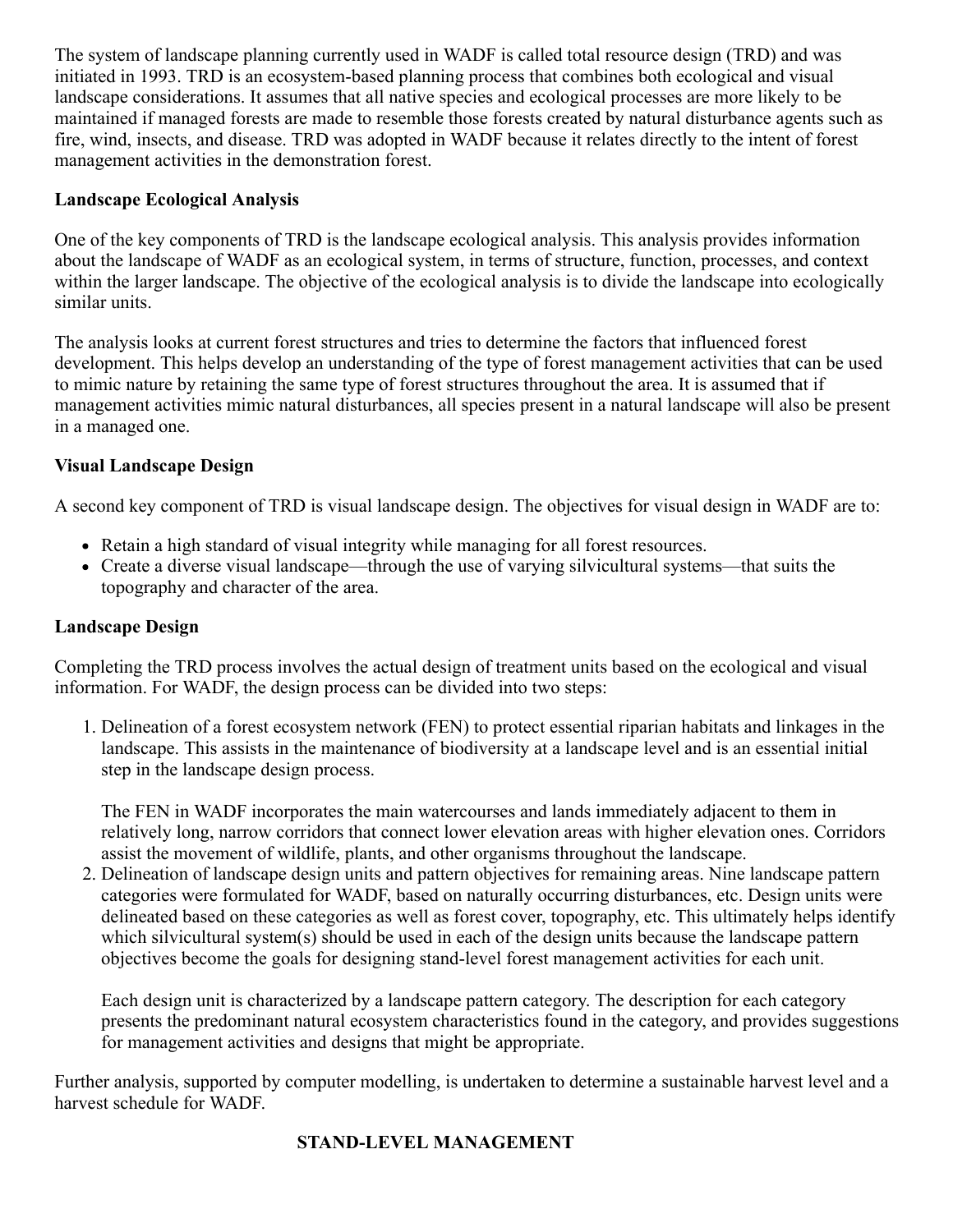

Stand-level management practices and prescriptions are guided by landscapelevel objectives for WADF, including the need to protect other forest values. They will accommodate, to the greatest degree possible, the design unit and landscape pattern objective recommendations developed in the TRD. The objectives of stand-level management are to:

Explore and demonstrate a broad range of silvicultural systems, harvest methods, regeneration, and site-preparation techniques across the landscape. Assess the economics, and ecological and social feasibility, of a variety of silvicultural systems.

This approach emphasizes retaining trees and patches of forest in a managed forest to protect a variety of values and ecosystem components. Ideally, the retained trees and/or patches will create forest characteristics similar to patterns and remnant structures left after natural disturbances (see Figure 2).

Some key stand-level attributes are:

Species composition: avoid practices that favour fewer tree species. Wildlife trees: retain individually, and in patches containing both live and dead trees within cutblock boundaries.

Coarse woody debris (CWD): leave a variety of non-merchantable trees in various diameter classes scattered throughout a block, similar to what is found in adjacent unlogged stands.

*Figure 2. Partial cutting using horses in WADF.*

Stand size and distribution: use a range of harvest unit sizes and distribution patterns to approximate the mosaic created by natural disturbances.

## **Forest Health**

Certain levels of pest populations are normal (endemic levels) for any forest landscape, and are a component of forest biodiversity. It is likely these populations are required in the long term for the general health and functioning of the ecosystem. The challenge at WADF will be to maintain populations of native forest pests at endemic levels, i.e. not allow pests to become epidemic.

WADF intends to take an ecosystem-centered view of forest health which focuses on restoring or maintaining natural ecological processes and stand structures.

## **Visual Management**

The landscape-level TRD process incorporates a visual component to ensure design units fit well within the natural landscape. The shape of harvesting units will reflect the quality of natural shapes found in the landscape. Harvesting activities will be designed so that visual impacts are absorbed over a period of time and are well distributed.

## **Recreation**

WADF experiences significant recreational use as a result of its proximity to Kokanee Glacier Park, Kootenay Lake, and the City of Nelson. It has a number of interesting recreational features, both developed and undeveloped.

Objectives for managing recreation values in WADF are to:

- Protect significant features of recreational value.
- Disperse recreational use over the area in an ecologically sensitive manner.
- Ensure compatibility of recreational activities throughout the area.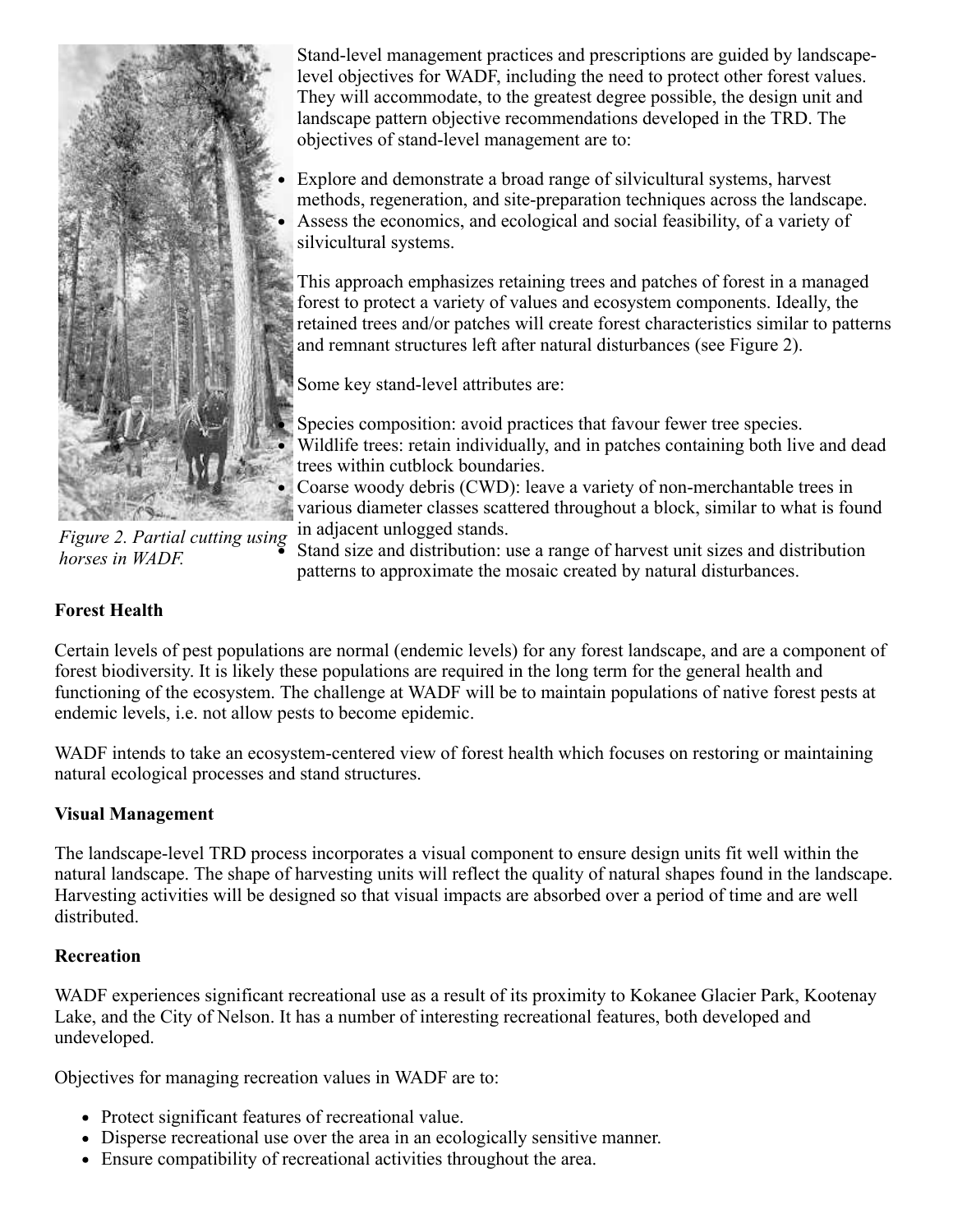## **Wildcrafting**

Wildcrafting is the collecting of wild plants for purposes such as floristry, landscape products, medicine, and food. Wildcrafting activities can be divided into four general categories: recreational, personal use, supplying local markets; and supplying commercial markets. In WADF, the intent is to:

- Recognize wildcrafting as an ongoing forest use that is of local significance and value.
- Identify which plant species occur or are suspected to occur on a site.
- Maintain the identified wildcrafting resources, and incorporate wildcrafting opportunities into the forest management process.

### **WATER RESOURCE**

There are 301 registered water licenses on streams and springs in WADF. According to an inventory done in March 1998, the major drainages are Bradley, Laird, Kitto, Bagley, Redfish, and Kokanee Creeks. Bradley Creek is licensed as a Community Watershed. There are also a number of licensed springs and intermittent streams on face units (e.g. Bradley Face). The majority of the watersheds are being used for domestic water consumption.

### **Objectives**

Objectives for managing water resources in WADF are to:

- Consider water to be the highest priority resource.
- Maintain quality, quantity, and timing of water flows sufficient for fisheries, domestic, and agricultural uses.
- Ensure peak flows are not increased and low flows are not decreased by management activities.
- Preserve the functioning of riparian areas.
- Maintain present soil moisture regimes, to support naturally occurring forest productivity.
- Demonstrate improved management and assessment alternatives not included in Forest Practices Code guidebooks.

#### **Participation**

Licensed water users or their representatives will have the opportunity to participate in the operational planning, decision making, and monitoring of any activities within their watershed through their Watershed Committee.

Road construction and harvesting activities are proposed by the WADF Working Committee, and then proposals are sent to the relevant Watershed Committee for consideration. Watershed Committees will oversee assessments for specific watersheds (both creeks and face units) where operations are planned. Assessments will be completed prior to any work being recommended by the Working Committee. Watershed Committees may also carry out field inspections of these authorized forest development activities.

#### **Management Practices for Water**

Areas along major streams that require enhanced riparian management are identified in the TRD as Riparian Management Areas (RMAs). These are part of the FEN. The intent is to provide a significant level of protection to the major streams within WADF, and to ensure corridors are maintained to allow the long-term movement of plants and animals from lower elevations to higher elevations of the forest. Smaller streams have a significant amount of riparian protection within the stream draws.

Additional protection of the water resource will be achieved by applying the following objectives for the planning, construction, and maintenance of roads:

- Reduce the overall area of roads in WADF through access management.
- Minimize the impacts of roads on water quality through detailed planning, careful construction techniques, good road maintenance, and deactivation.